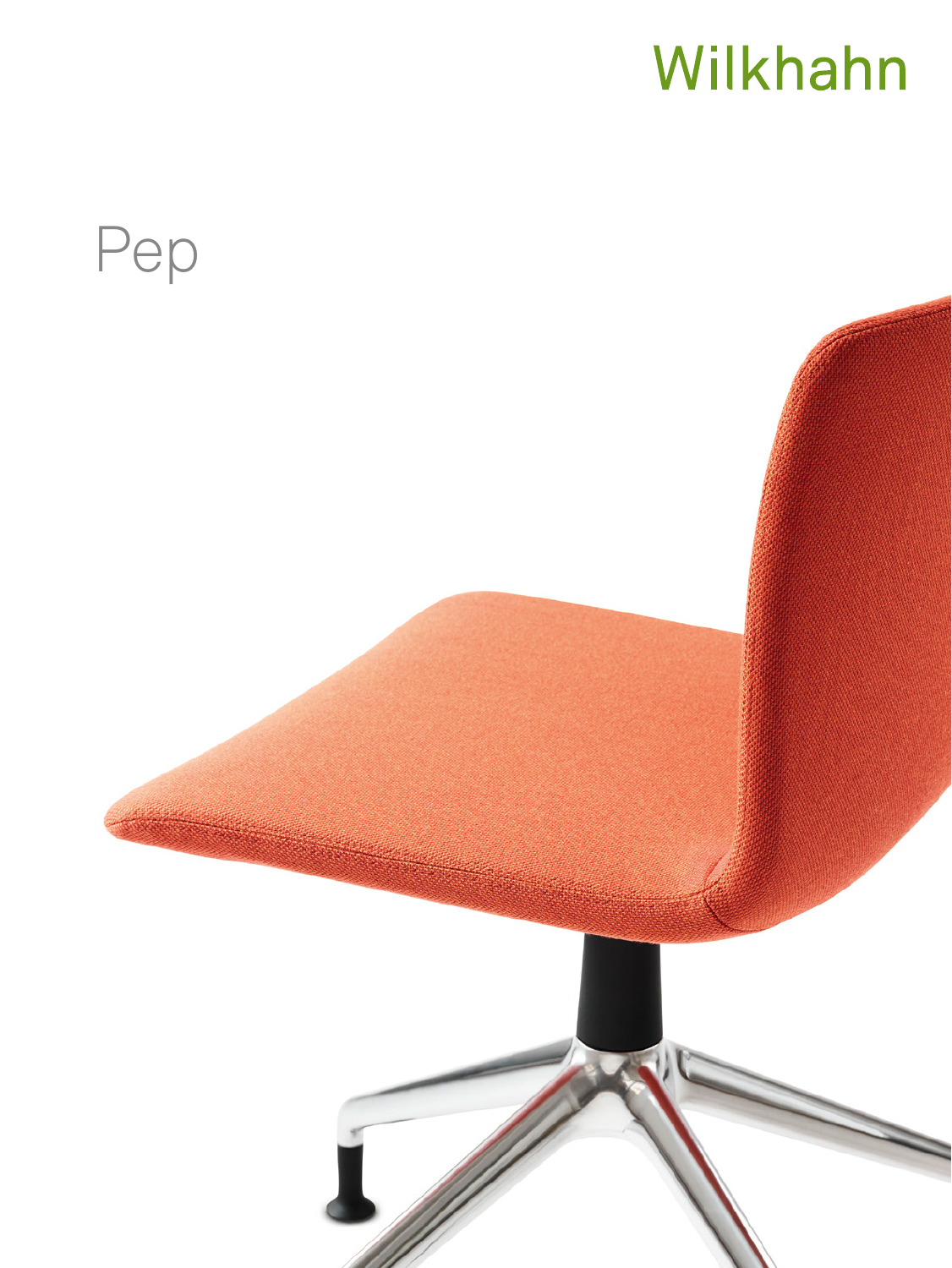

The appealing shape of the curved, fully upholstered shell is an inviting place to take a seat.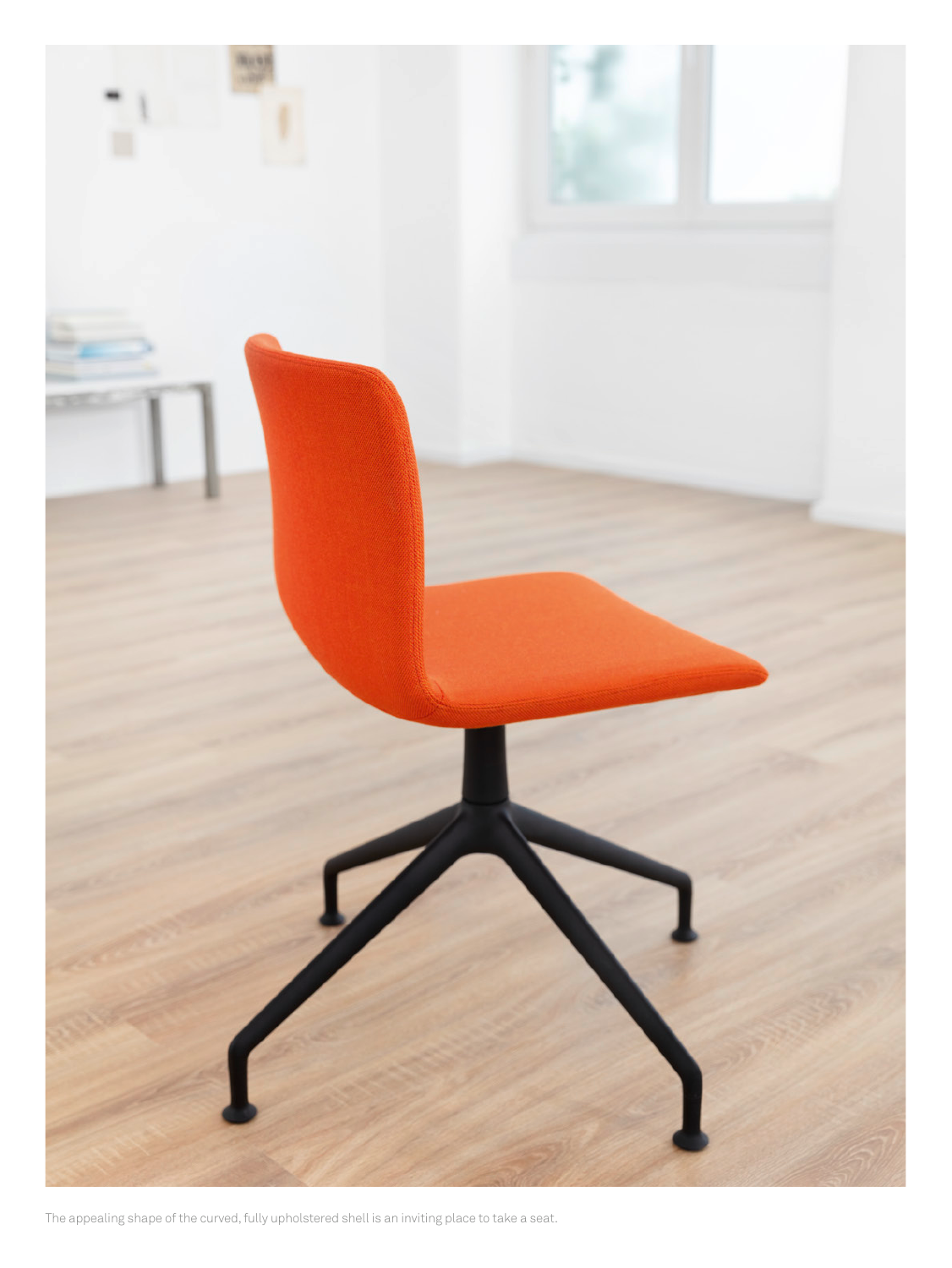# Pep

### 227 range. Design: Wilkhahn

The upholstered Pep task chair marries refreshingly simple design with exceptional comfort and wouldn't look out of place in homes. The ergonomic, unitary seat and backrest shell made of molded plywood is fully padded, covered on all sides and comes with extra wadding on the inside. Combined with its stylish, die-cast-aluminum four-star base, the chair looks compact but still lightweight. The optional black polyamide armrests are a comfortable place, even for those on the heavier side, to rest their arms on. Optionally on glides or casters, with or without armrests, Pep is an equally good choice for customer support areas and meeting spaces, or dining tables and desks at home.



**227/33** Swivel-mounted visitor chair with glides  $\boxminus$  80 (311/2")  $\boxminus$  60 (235/8")  $\Box$  53 (20%")  $\Box$  46 (181/8")



### **227/33**

Swivel-mounted visitor chair with armrests and casters  $\boxminus$  80 (311/2")  $\boxminus$  60 (235/8") ■53 (20%") ■46 (18%")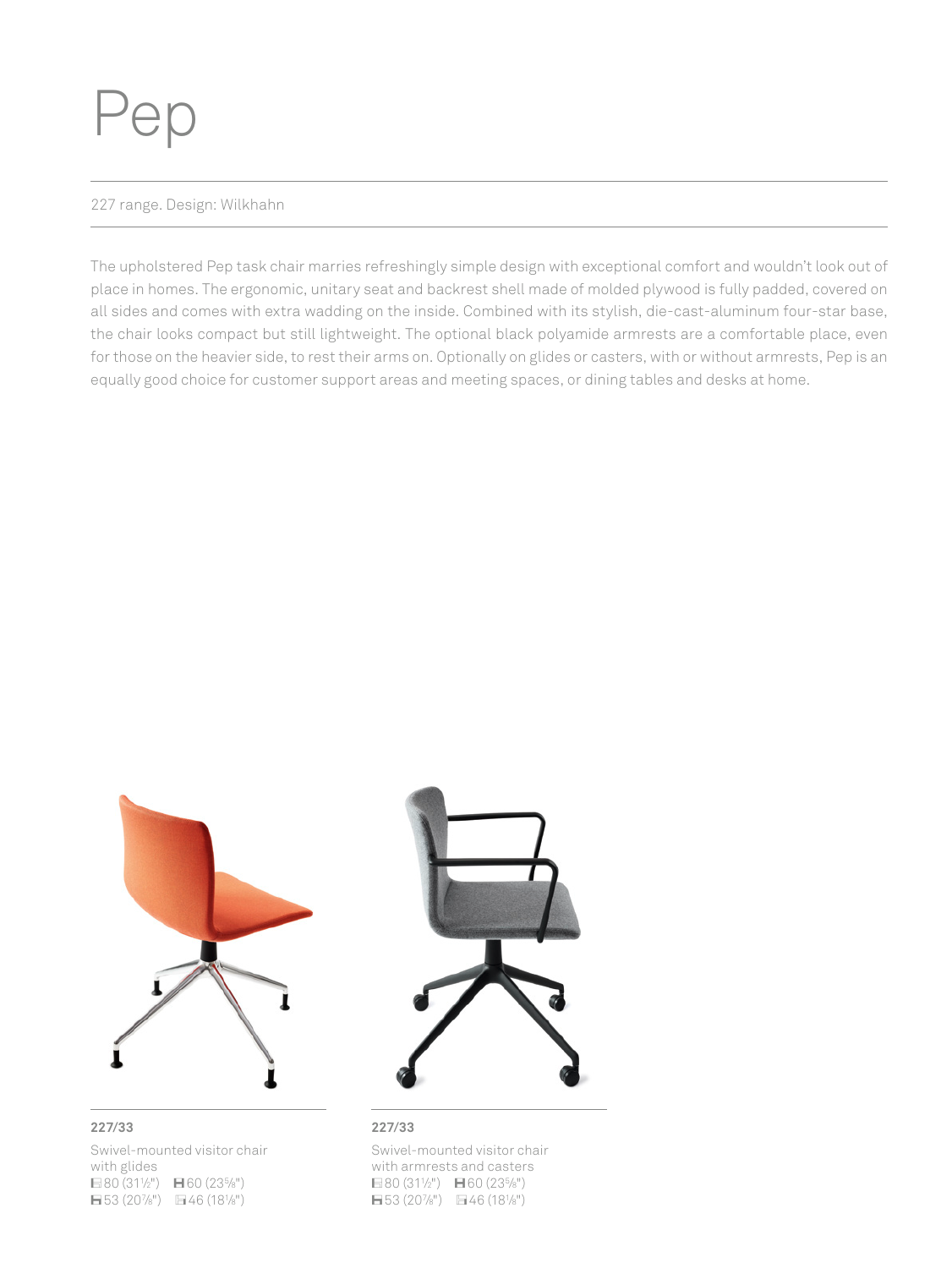

The contours of the seat shell, armrests and base frame coordinate with each other perfectly, making the chair easy to combine with a variety of table shapes. And what's more, with high-luster-polished or black-coated frame surfaces and the wide range of upholstery materials and colors, Pep is an ideal match for a whole range of interior design concepts.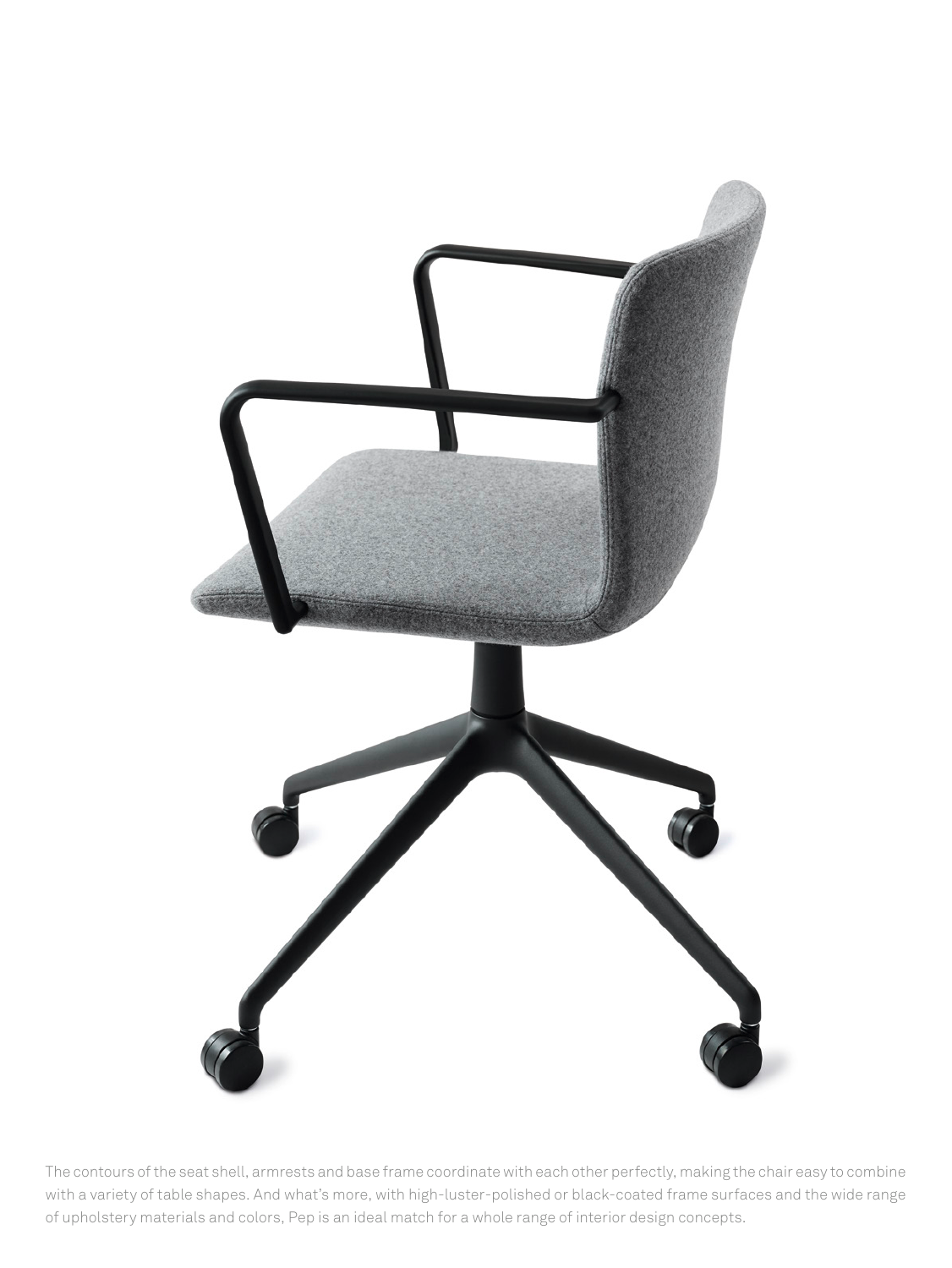#### **Armrests**



matte black

**Upholstery materials**



47 Nova | 54 Pitch | 60 Blend | 62 Bond | 63 Auris | 66 Lona | 68 Kvadrat Remix 2 | 69 Granite | 91 Kvadrat Steelcut Trio 3 | 74 leather | 87 leather You can find all upholstery materials and additional colors in our media center.

#### **Star base**



high luster polished or in a textured matte finish